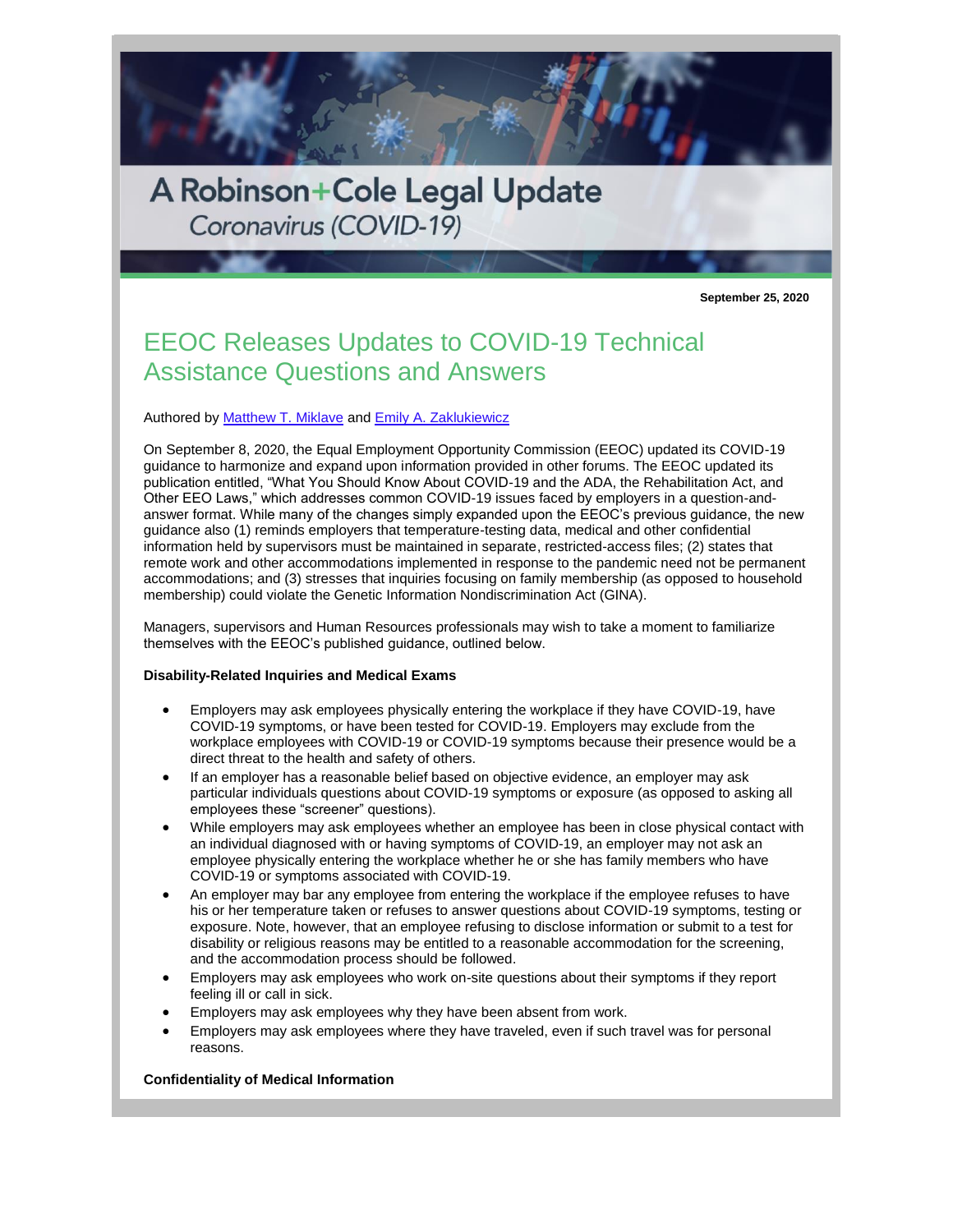- A manager may report to an appropriate employer official that an employee has symptoms of or a diagnosis of COVID-19 without violating ADA confidentiality. However, employers should limit the number of people who aware of the employee's identity. The ADA permits a designated representative to interview the employee for purposes of contact tracing.
- ADA confidentiality does not prevent an employee from communicating a co-worker's COVID-19 symptoms to his or her supervisor.
- When an employer allows an employee to telework or take leave because he or she has COVID-19 or symptoms of COVID-19, the employer not reveal the reason why the employer granted leave or assigned the employee to telework.
- The ADA requires that medical information be kept confidential, even while employees are teleworking. An employer should follow its existing confidentiality protocols while an employee is working remotely. Supervisors and managers who become aware of confidential medical information of those they supervise must safeguard the information and restrict access to it. The employer must safeguard the information to the greatest extent possible until it can be properly stored.

#### **Reasonable Accommodation**

- Employers may invite employees with disabilities to ask for reasonable accommodations that they may need in the future when they are permitted to return to the workplace and, if such advance requests are received, employers may begin the interactive process.
- If a teleworking employee requests the same reasonable accommodations that the employer provides such employee in the physical workplace, the employer and employee should discuss the employee's needs and whether the same or a different accommodation could suffice in the home setting. According to the EEOC, the analysis for undue hardship may be different when evaluating a request for accommodation in a home versus in the workplace. Under the current circumstances, employers and employees both need to be creative and flexible about what can be done if an employee needs a reasonable accommodation for telework.
- If an employer grants telework to employees for the purpose of slowing the spread of COVID-19, the employer does not need to automatically grant telework as a reasonable accommodation to every employee with a disability who requests to continue that arrangement when the employer reopens, specifically when there is no disability-related limitation that requires teleworking. Even if there is a disability-related limitation, teleworking does not need to be granted if the limitation can be effectively addressed at the workplace. Further, if an employer excused some of the essential job functions during telework, the employer does not need to continue to excuse the essential job functions for disability accommodations.
- If an employee with a disability had requested telework as a reasonable accommodation prior to the COVID-19 pandemic, but the employer denied the request because of concerns that the employee would not be able to perform the essential functions remotely, assuming all requirements for such a reasonable accommodation are satisfied, the temporary telework experience may be relevant in considering a renewed request to telework as a reasonable accommodation. The period of providing telework during COVID-19 could serve as a trial period to show whether or not the employee could satisfactorily perform all essential functions while working remotely. However, as with all accommodation requests, the employee and the employer should engage in the interactive process.
- The COVID-19 pandemic may result in excusable delays to the interactive process.
- The COVID-19 pandemic may constitute an "extenuating circumstance" that may justify exceeding the normal timeline that federal agencies have adopted in their internal reasonable accommodation procedures.

The EEOC's updated Q&As raise several takeaways for employers. First, employers may wish to review their current COVID-19 testing and screening policies and protocols to ensure compliance with the EEOC's Q&As. Second, employers may wish to ensure they have proper policies and procedures in place to safeguard employees' confidential medical information in accordance with the EEOC's Q&As. Lastly, employers may wish to evaluate their reasonable accommodation polices and telework arrangements for compliance with the EEOC's Q&As.

While the information contained in this material provides a general overview of the law, each employer will likely face unique business- and employment-related challenges and issues as they relate to these changes. When responding to employee inquiries or considering changes to business operations as a